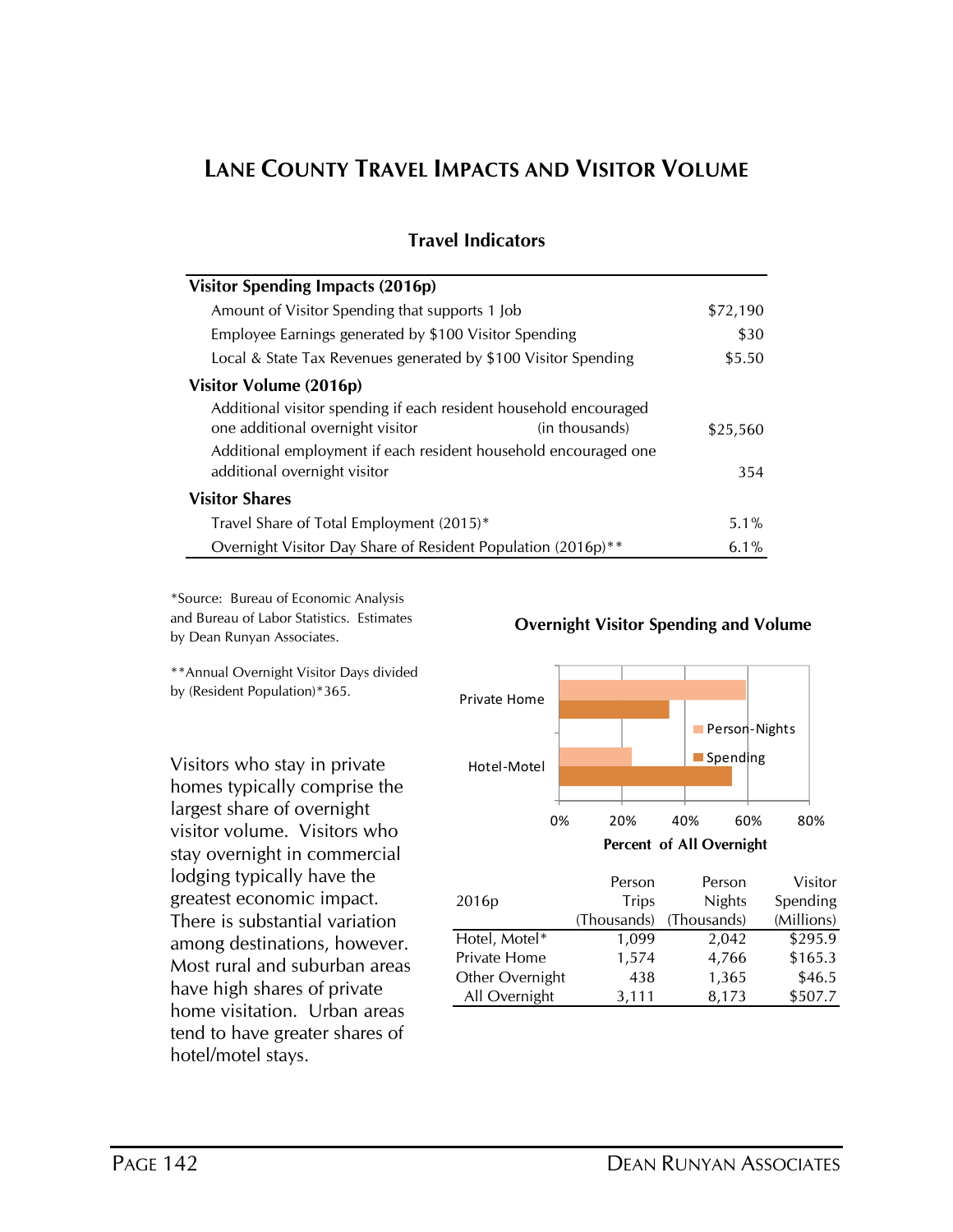|                                 |       |       | Ave. Annual % Chg. |        |                   |          |          |
|---------------------------------|-------|-------|--------------------|--------|-------------------|----------|----------|
|                                 | 2000  | 2005  | 2010               | 2015   | 2016 <sub>p</sub> | $15-16p$ | $00-16p$ |
| <b>Spending (\$Millions)</b>    |       |       |                    |        |                   |          |          |
| <b>Total</b>                    | 494.4 | 601.7 | 732.9              | 870.4  | 930.6             | 6.9%     | 4.0%     |
| Other                           | 97.9  | 129.7 | 221.2              | 237.9  | 258.2             | 8.5%     | 6.2%     |
| Visitor                         | 396.5 | 472.0 | 511.7              | 632.5  | 672.4             | $6.3\%$  | 3.4%     |
| Non-transportation              | 357.5 | 415.6 | 448.8              | 565.6  | 605.2             | 7.0%     | $3.3\%$  |
| Transportation                  | 39.0  | 56.4  | 62.9               | 66.9   | 67.3              | 0.6%     | 3.5%     |
| Earnings (\$Millions)           |       |       |                    |        |                   |          |          |
| Earnings                        | 119.9 | 142.0 | 167.9              | 239.1  | 262.7             | 9.9%     | $5.0\%$  |
| Employment                      |       |       |                    |        |                   |          |          |
| Employment                      | 7,440 | 8,010 | 8,460              | 10,190 | 10,620            | 4.2%     | 2.2%     |
| <b>Tax Revenue (\$Millions)</b> |       |       |                    |        |                   |          |          |
| <b>Total</b>                    | 17.4  | 21.5  | 23.9               | 33.7   | 37.1              | 10.2%    | 4.8%     |
| Local                           | 5.4   | 7.2   | 7.8                | 11.9   | 13.0              | $9.4\%$  | 5.6%     |
| <b>State</b>                    | 12.0  | 14.4  | 16.1               | 21.8   | 24.1              | 10.6%    | 4.5%     |

#### **Lane County Direct Travel Impacts, 2000-2016p**

**Other spending** includes air travel and ground transportation impacts for travel to other Oregon visitor destinations, travel arrangement & reservation services, and convention & trade show organizers. **Non-transportation visitor spending** includes accommodations, food services, retail, food stores, and arts, entertainment & recreation. **Visitor transportation spending** includes private auto, auto rental and other local ground transportation.

**Earnings** include wages & salaries, earned benefits and proprietor income.

**Employment** includes all full- and part-time employment of payroll employees and proprietors.

**Local tax revenue** includes lodging taxes and auto rental taxes paid by visitors.

**State tax revenue** includes the lodging and motor fuel tax payments of visitors, and the income tax payments attributable to travel industry businesses and employees.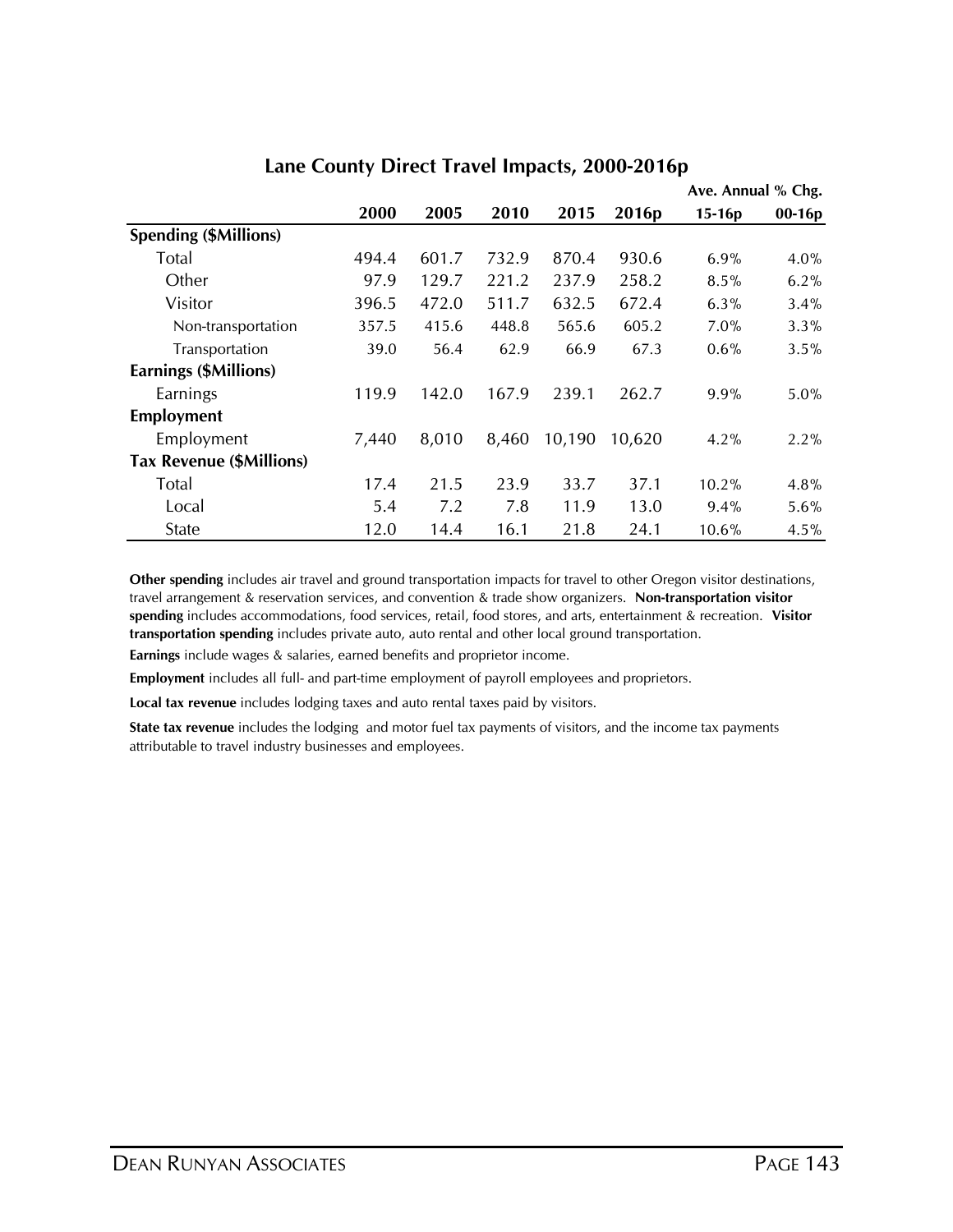|                                 |       |       |       | Ave. Annual % Chg. |                   |          |          |
|---------------------------------|-------|-------|-------|--------------------|-------------------|----------|----------|
|                                 | 2000  | 2005  | 2010  | 2015               | 2016 <sub>p</sub> | $15-16p$ | $00-16p$ |
| <b>Spending (\$Millions)</b>    |       |       |       |                    |                   |          |          |
| <b>Total</b>                    | 419.2 | 513.3 | 632.7 | 743.2              | 794.4             | 6.9%     | 4.1%     |
| Other                           | 94.5  | 126.6 | 212.0 | 220.9              | 239.0             | 8.2%     | $6.0\%$  |
| Visitor                         | 324.7 | 386.7 | 420.8 | 522.3              | 555.5             | $6.3\%$  | 3.4%     |
| Non-transportation              | 290.1 | 336.8 | 365.0 | 462.4              | 495.1             | 7.1%     | 3.4%     |
| Transportation                  | 34.6  | 50.0  | 55.8  | 60.0               | 60.4              | 0.7%     | 3.5%     |
| Earnings (\$Millions)           |       |       |       |                    |                   |          |          |
| Earnings                        | 99.1  | 118.0 | 138.5 | 197.7              | 217.4             | 10.0%    | $5.0\%$  |
| <b>Employment</b>               |       |       |       |                    |                   |          |          |
| Employment                      | 6,100 | 6,600 | 6,940 | 8,370              | 8,720             | 4.1%     | 2.3%     |
| <b>Tax Revenue (\$Millions)</b> |       |       |       |                    |                   |          |          |
| Total                           | 15.6  | 19.4  | 21.2  | 29.9               | 33.0              | 10.4%    | 4.8%     |
| Local                           | 5.2   | 6.9   | 7.2   | 11.0               | 12.1              | 9.9%     | 5.5%     |
| <b>State</b>                    | 10.4  | 12.5  | 13.9  | 18.9               | 20.9              | 10.7%    | 4.5%     |

### **East Lane County Direct Travel Impacts, 2000-2016p**

**Other spending** includes air travel and ground transportation impacts for travel to other Oregon visitor destinations, travel arrangement & reservation services, and convention & trade show organizers. **Non-transportation visitor spending** includes accommodations, food services, retail, food stores, and arts, entertainment & recreation. **Visitor transportation spending** includes private auto, auto rental and other local ground transportation.

**Earnings** include wages & salaries, earned benefits and proprietor income.

**Employment** includes all full- and part-time employment of payroll employees and proprietors.

**Local tax revenue** includes lodging taxes and auto rental taxes paid by visitors.

**State tax revenue** includes the lodging and motor fuel tax payments of visitors, and the income tax payments attributable to travel industry businesses and employees.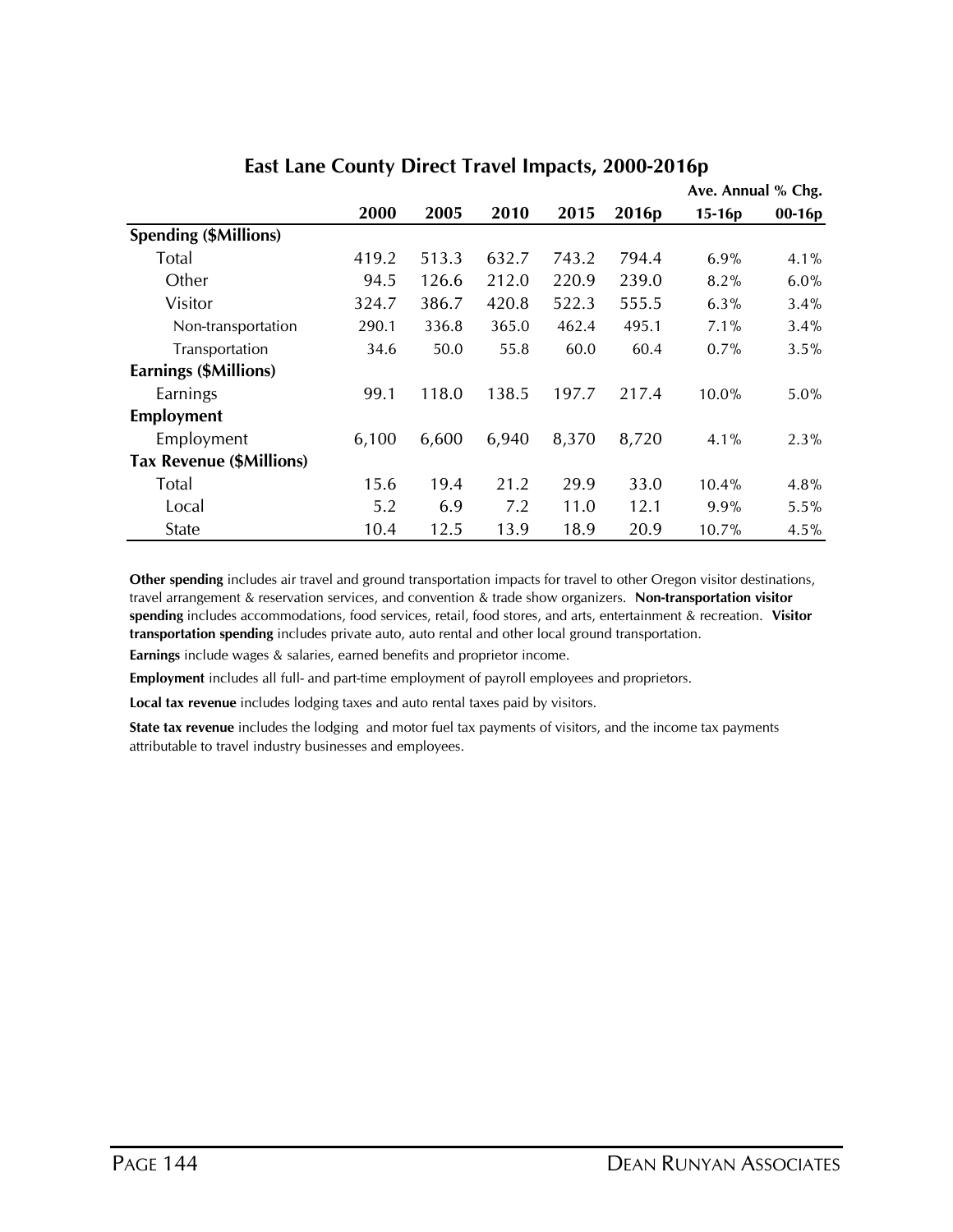|                                 |       |       |       |       |                   | Ave. Annual % Chg. |          |
|---------------------------------|-------|-------|-------|-------|-------------------|--------------------|----------|
|                                 | 2000  | 2005  | 2010  | 2015  | 2016 <sub>p</sub> | 15-16p             | $00-16p$ |
| <b>Spending (\$Millions)</b>    |       |       |       |       |                   |                    |          |
| Total                           | 75.2  | 88.3  | 100.2 | 127.2 | 136.2             | 7.1%               | 3.8%     |
| Other                           | 3.4   | 3.1   | 9.3   | 17.0  | 19.2              | 13.0%              | 11.4%    |
| Visitor                         | 71.8  | 85.2  | 90.9  | 110.1 | 117.0             | 6.2%               | $3.1\%$  |
| Non-transportation              | 67.4  | 78.8  | 83.8  | 103.2 | 110.1             | 6.7%               | 3.1%     |
| Transportation                  | 4.4   | 6.5   | 7.1   | 6.9   | 6.9               | $-0.8%$            | 2.8%     |
| Earnings (\$Millions)           |       |       |       |       |                   |                    |          |
| Earnings                        | 20.8  | 24.1  | 29.4  | 41.4  | 45.3              | 9.3%               | $5.0\%$  |
| <b>Employment</b>               |       |       |       |       |                   |                    |          |
| Employment                      | 1,330 | 1,410 | 1,530 | 1,810 | 1,900             | 4.7%               | 2.3%     |
| <b>Tax Revenue (\$Millions)</b> |       |       |       |       |                   |                    |          |
| Total                           | 1.8   | 2.2   | 2.7   | 3.7   | 4.0               | 8.6%               | 5.0%     |
| Local                           | 0.3   | 0.3   | 0.6   | 0.8   | 0.8               | 2.7%               | 7.6%     |
| State                           | 1.6   | 1.9   | 2.1   | 2.9   | 3.2               | 10.2%              | 4.5%     |

#### **West Lane County Direct Travel Impacts, 2000-2016p**

**Other spending** includes air travel and ground transportation impacts for travel to other Oregon visitor destinations, travel arrangement & reservation services, and convention & trade show organizers. **Non-transportation visitor spending** includes accommodations, food services, retail, food stores, and arts, entertainment & recreation. **Visitor transportation spending** includes private auto, auto rental and other local ground transportation.

**Earnings** include wages & salaries, earned benefits and proprietor income.

**Employment** includes all full- and part-time employment of payroll employees and proprietors.

**Local tax revenue** includes lodging taxes and auto rental taxes paid by visitors.

**State tax revenue** includes the lodging and motor fuel tax payments of visitors, and the income tax payments attributable to travel industry businesses and employees.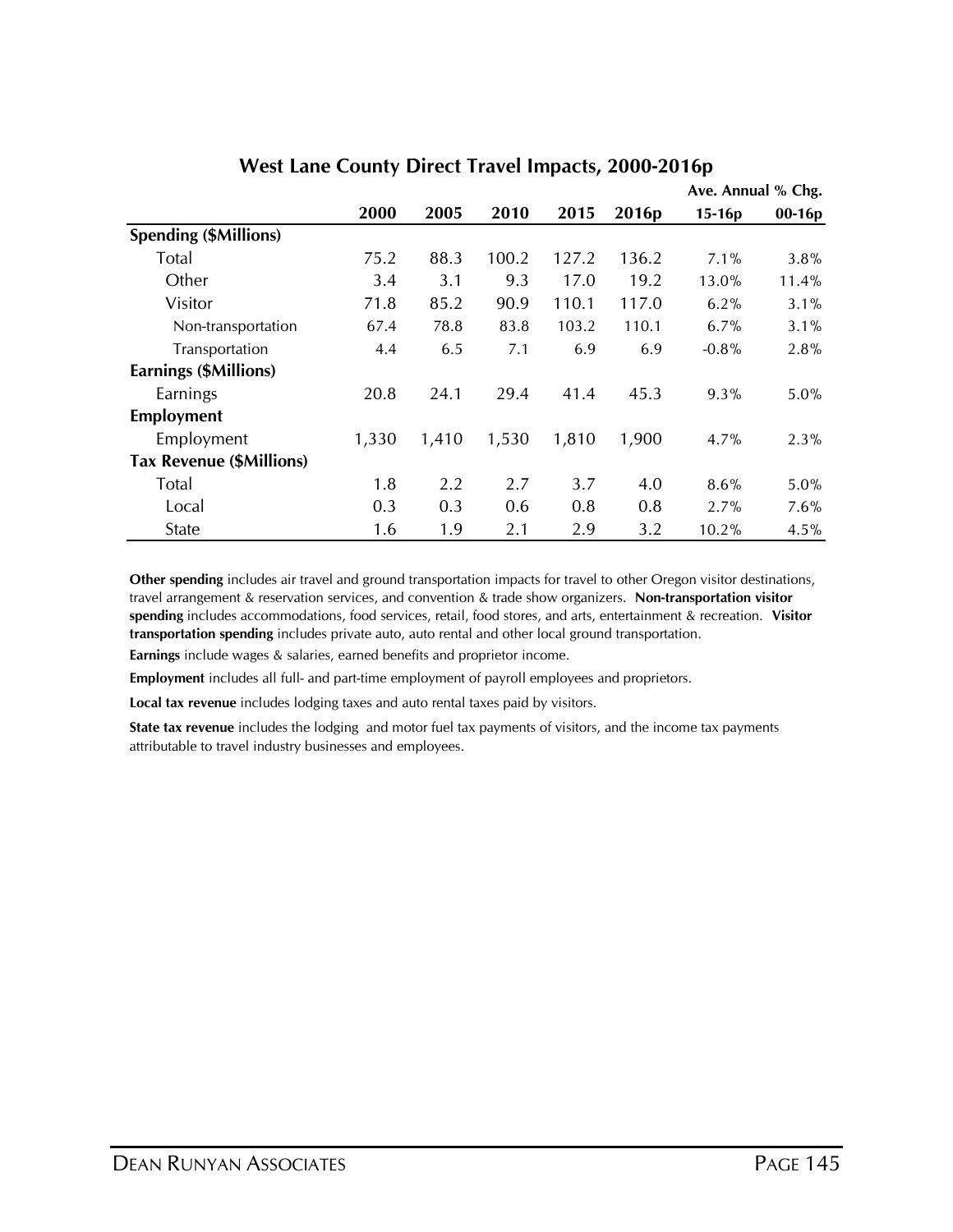|                                                                    | 2008  | 2010  | 2012  | 2013  | 2014  | 2015   | 2016p  |  |  |  |  |
|--------------------------------------------------------------------|-------|-------|-------|-------|-------|--------|--------|--|--|--|--|
| <b>Total Direct Travel Spending (\$Million)</b>                    |       |       |       |       |       |        |        |  |  |  |  |
| <b>Destination Spending</b>                                        | 536.8 | 511.7 | 572.1 | 584.3 | 609.3 | 632.5  | 672.4  |  |  |  |  |
| Other Travel*                                                      | 180.2 | 221.2 | 214.8 | 226.8 | 234.4 | 237.9  | 258.2  |  |  |  |  |
| <b>Total Direct Spending</b>                                       | 717.0 | 732.9 | 786.9 | 811.1 | 843.7 | 870.4  | 930.6  |  |  |  |  |
| <b>Visitor Spending by Commodity Purchased (\$Million)</b>         |       |       |       |       |       |        |        |  |  |  |  |
| Accommodations                                                     | 98.3  | 88.1  | 100.6 | 103.5 | 112.2 | 124.8  | 139.9  |  |  |  |  |
| Food Service                                                       | 145.4 | 147.2 | 164.0 | 170.5 | 179.4 | 190.7  | 206.0  |  |  |  |  |
| <b>Food Stores</b>                                                 | 56.3  | 54.8  | 60.6  | 62.2  | 65.2  | 67.9   | 69.2   |  |  |  |  |
| Local Tran. & Gas                                                  | 75.3  | 62.9  | 77.4  | 75.7  | 75.9  | 66.9   | 67.3   |  |  |  |  |
| Arts, Ent. & Rec.                                                  | 77.1  | 74.2  | 78.8  | 80.5  | 83.1  | 86.1   | 90.9   |  |  |  |  |
| <b>Retail Sales</b>                                                | 84.4  | 84.5  | 90.7  | 91.8  | 93.6  | 96.0   | 99.1   |  |  |  |  |
| <b>Destination Spending</b>                                        | 536.8 | 511.7 | 572.1 | 584.3 | 609.3 | 632.5  | 672.4  |  |  |  |  |
| <b>Industry Earnings Generated by Travel Spending (\$Million)</b>  |       |       |       |       |       |        |        |  |  |  |  |
| Accom. & Food Serv.                                                | 106.1 | 99.7  | 113.6 | 117.8 | 127.3 | 138.4  | 149.5  |  |  |  |  |
| Arts, Ent. & Rec.                                                  | 26.0  | 23.6  | 24.8  | 28.4  | 30.1  | 31.5   | 34.2   |  |  |  |  |
| Retail**                                                           | 17.9  | 17.4  | 18.8  | 19.3  | 20.2  | 21.3   | 22.6   |  |  |  |  |
| Ground Tran.                                                       | 3.6   | 3.4   | 3.4   | 3.4   | 3.8   | 4.1    | 4.4    |  |  |  |  |
| Other Travel*                                                      | 24.3  | 24.0  | 32.5  | 36.3  | 38.9  | 43.8   | 52.0   |  |  |  |  |
| <b>Total Direct Earnings</b>                                       | 178.0 | 167.9 | 193.2 | 205.2 | 220.3 | 239.1  | 262.7  |  |  |  |  |
| <b>Industry Employment Generated by Travel Spending (Jobs)</b>     |       |       |       |       |       |        |        |  |  |  |  |
| Accom. & Food Serv.                                                | 5,050 | 4,590 | 4,990 | 5,130 | 5,310 | 5,550  | 5,770  |  |  |  |  |
| Arts, Ent. & Rec.                                                  | 2,430 | 2,220 | 2,240 | 2,370 | 2,420 | 2,410  | 2,540  |  |  |  |  |
| Retail**                                                           | 810   | 760   | 810   | 830   | 840   | 870    | 880    |  |  |  |  |
| Ground Tran.                                                       | 130   | 120   | 120   | 110   | 120   | 120    | 130    |  |  |  |  |
| Other Travel*                                                      | 860   | 770   | 950   | 1,060 | 1,100 | 1,240  | 1,300  |  |  |  |  |
| <b>Total Direct Employment</b>                                     | 9,290 | 8,460 | 9,100 | 9,500 | 9,790 | 10,190 | 10,620 |  |  |  |  |
| <b>Government Revenue Generated by Travel Spending (\$Million)</b> |       |       |       |       |       |        |        |  |  |  |  |
| <b>Local Tax Receipts</b>                                          | 8.5   | 7.8   | 8.8   | 9.6   | 10.5  | 11.9   | 13.0   |  |  |  |  |
| <b>State Tax Receipts</b>                                          | 17.0  | 16.1  | 19.2  | 19.9  | 20.6  | 21.8   | 24.1   |  |  |  |  |
| Total Local & State                                                | 25.5  | 23.9  | 28.0  | 29.5  | 31.1  | 33.7   | 37.1   |  |  |  |  |

### **Lane County** Travel Impacts, 2008-2016p

Details may not add to totals due to rounding.

\*Other Travel includes resident air travel and ground transportation impacts for travel to other Oregon visitor destinations, travel arrangement & reservation services, and convention & trade show organizers. \*\*Retail includes gasoline.